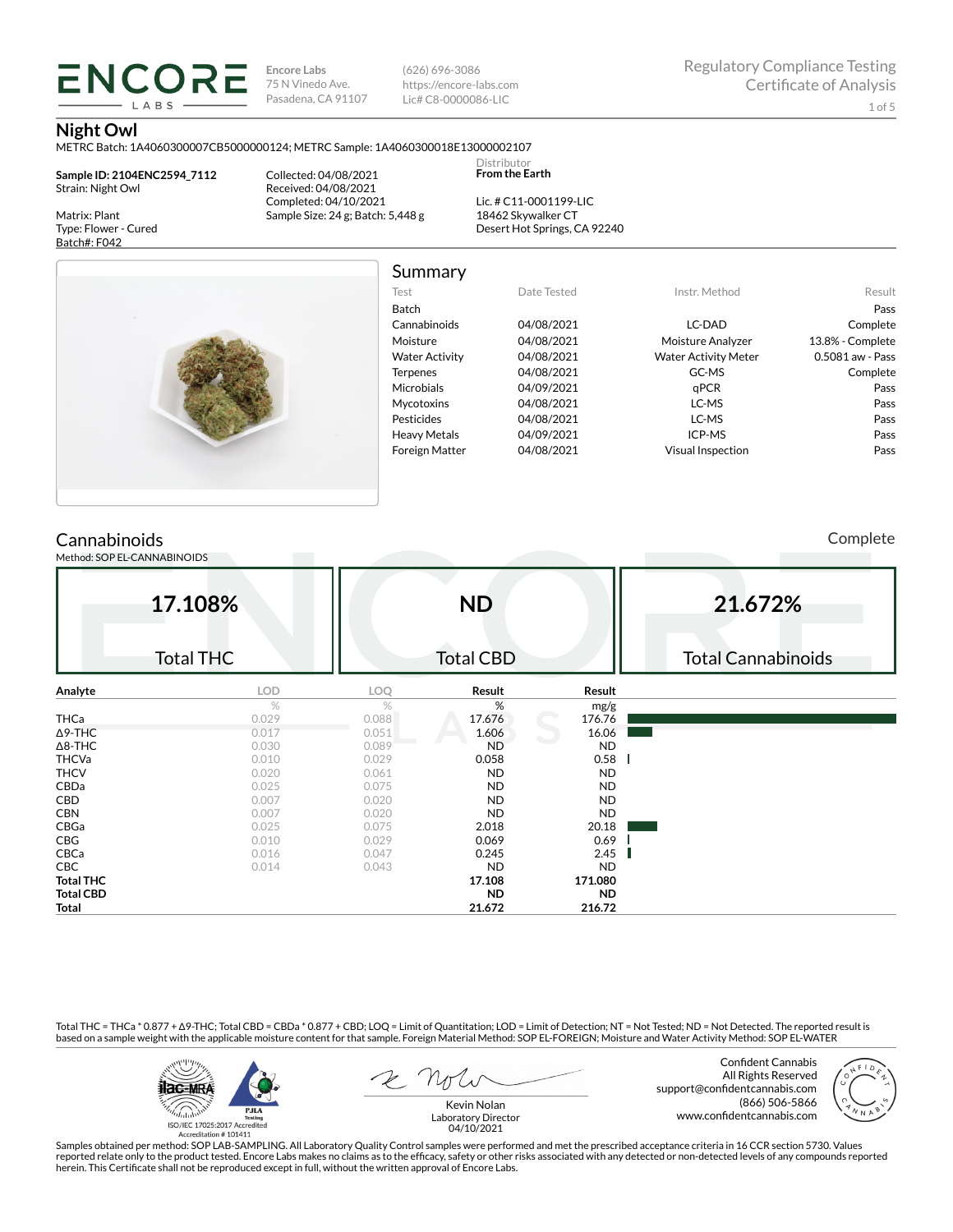**ENCORE** LABS

**Encore Labs** 75 N Vinedo Ave. Pasadena, CA 91107

(626) 696-3086 https://encore-labs.com Lic# C8-0000086-LIC

## **Night Owl**

|                                                       | METRC Batch: 1A4060300007CB5000000124; METRC Sample: 1A4060300018E13000002107 |                                              |                                                          |                              |  |
|-------------------------------------------------------|-------------------------------------------------------------------------------|----------------------------------------------|----------------------------------------------------------|------------------------------|--|
| Sample ID: 2104ENC2594 7112<br>Strain: Night Owl      | Collected: 04/08/2021<br>Received: 04/08/2021                                 | Distributor<br><b>From the Earth</b>         |                                                          |                              |  |
| Matrix: Plant<br>Type: Flower - Cured<br>Batch#: F042 | Completed: 04/10/2021<br>Sample Size: 24 g; Batch: 5,448 g                    | Lic. # C11-0001199-LIC<br>18462 Skywalker CT | Desert Hot Springs, CA 92240                             |                              |  |
| Terpenes                                              |                                                                               |                                              |                                                          |                              |  |
| Method: SOP EL-TERPENES                               |                                                                               |                                              |                                                          |                              |  |
| Analyte                                               | <b>LOD</b>                                                                    | LOQ                                          | <b>Result</b>                                            | Result                       |  |
|                                                       | $\%$                                                                          | $\%$                                         | $\%$                                                     | mg/g                         |  |
| Terpinolene                                           | 0.002                                                                         | 0.011                                        | 1.296                                                    | 12.96                        |  |
| β-Myrcene                                             | 0.003                                                                         | 0.011                                        | 0.239                                                    | 2.39                         |  |
| β-Caryophyllene                                       | 0.003                                                                         | 0.011                                        | 0.234                                                    | 2.34                         |  |
| δ-Limonene                                            | 0.001                                                                         | 0.011                                        | 0.133                                                    | 1.33                         |  |
| β-Pinene                                              | 0.002                                                                         | 0.011                                        | 0.109                                                    | 1.09                         |  |
| Ocimene                                               | 0.003                                                                         | 0.011                                        | 0.105                                                    | 1.05                         |  |
| α-Pinene                                              | 0.002                                                                         | 0.011                                        | 0.090                                                    | 0.90                         |  |
| Linalool                                              | 0.002                                                                         | 0.011                                        | 0.073                                                    | 0.73                         |  |
| α-Humulene                                            | 0.001                                                                         | 0.011                                        | 0.062                                                    | 0.62                         |  |
| $\alpha$ -Phellandrene $^*$                           | 0.002                                                                         | 0.011                                        | 0.061                                                    | 0.61                         |  |
| δ-3-Carene                                            | 0.001                                                                         | 0.011                                        | 0.059                                                    | 0.59                         |  |
| α-Terpinene                                           | 0.002                                                                         | 0.011                                        | 0.046                                                    | 0.46                         |  |
| α-Bisabolol                                           | 0.003                                                                         | 0.011                                        | 0.043                                                    | 0.43                         |  |
| y-Terpinene                                           | 0.002                                                                         | 0.011                                        | 0.022                                                    | 0.22                         |  |
| Fenchol*                                              | 0.002                                                                         | 0.011                                        | 0.017                                                    | 0.17                         |  |
| trans-Nerolidol                                       | 0.004                                                                         | 0.011                                        | 0.016                                                    | 0.16                         |  |
| Caryophyllene Oxide*                                  | 0.003                                                                         | 0.011                                        | 0.011                                                    | 0.11                         |  |
| Borneol*                                              | 0.002                                                                         | 0.011                                        | <loq< td=""><td><loq< td=""><td></td></loq<></td></loq<> | <loq< td=""><td></td></loq<> |  |
| Camphene                                              | 0.001                                                                         | 0.011                                        | <loq< td=""><td><loq< td=""><td></td></loq<></td></loq<> | <loq< td=""><td></td></loq<> |  |
| Camphor*                                              | 0.002                                                                         | 0.017                                        | <loq< td=""><td><loq< td=""><td></td></loq<></td></loq<> | <loq< td=""><td></td></loq<> |  |
| cis-Nerolidol                                         | 0.003                                                                         | 0.011                                        | <b>ND</b>                                                | <b>ND</b>                    |  |
| Eucalyptol                                            | 0.002                                                                         | 0.011                                        | <loq< td=""><td><loq< td=""><td></td></loq<></td></loq<> | <loq< td=""><td></td></loq<> |  |
| Fenchone*                                             | 0.002                                                                         | 0.011                                        | <b>ND</b>                                                | <b>ND</b>                    |  |
| Guaiol                                                | 0.003                                                                         | 0.011                                        | <b>ND</b>                                                | <b>ND</b>                    |  |
| p-Cymene*                                             | 0.001                                                                         | 0.011                                        | <loq< td=""><td><loq< td=""><td></td></loq<></td></loq<> | <loq< td=""><td></td></loq<> |  |
| Valencene*                                            | 0.003                                                                         | 0.011                                        | <b>ND</b>                                                | <b>ND</b>                    |  |
| Total                                                 |                                                                               |                                              | 2.620                                                    | 26.20                        |  |

# Primary Aromas



Date Tested: 04/08/2021<br>\*Beyond scope of accreditation. LOQ = Limit of Quantitation; LOD = Limit of Detection; NT = Not Tested; ND = Not Detected. The reported result is based on a sample weight with the applicable moisture content for that sample.



E not

Confident Cannabis All Rights Reserved support@confidentcannabis.com (866) 506-5866 www.confidentcannabis.com



Kevin Nolan Laboratory Director 04/10/2021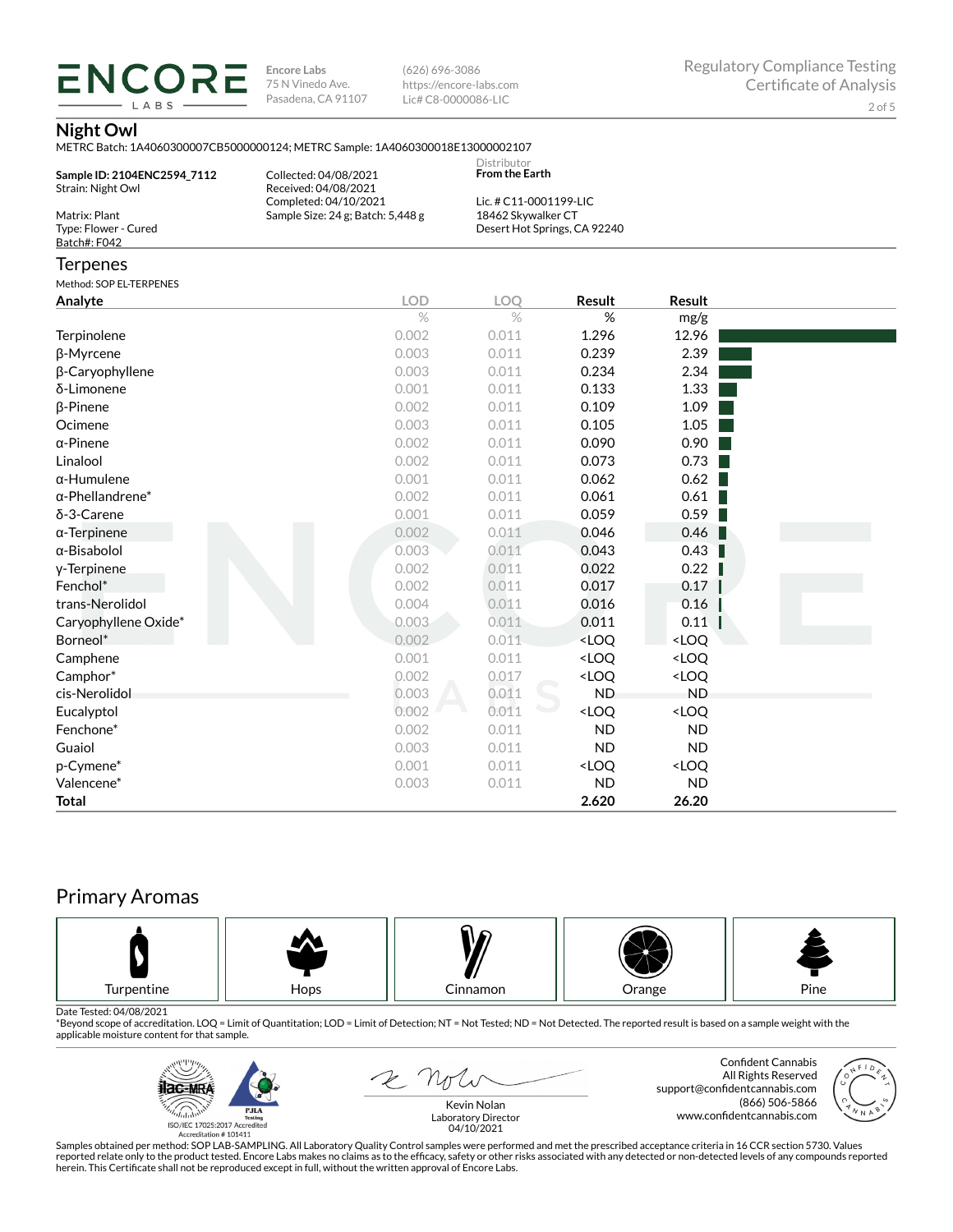**Encore Labs** 75 N Vinedo Ave. Pasadena, CA 91107 (626) 696-3086 https://encore-labs.com Lic# C8-0000086-LIC

Pass

#### **Night Owl**

METRC Batch: 1A4060300007CB5000000124; METRC Sample: 1A4060300018E13000002107

**Sample ID: 2104ENC2594\_7112** Strain: Night Owl Matrix: Plant

ENCOR LABS

> Collected: 04/08/2021 Received: 04/08/2021 Completed: 04/10/2021 Sample Size: 24 g; Batch: 5,448 g

Lic. # C11-0001199-LIC 18462 Skywalker CT Desert Hot Springs, CA 92240

Distributor **From the Earth**

## Pesticides

Type: Flower - Cured Batch#: F042

Method: SOP EL-PesticidesLCMS LC-MS

| Analyte             | <b>LOD</b> | LOO       | Limit          | Result    | <b>Status</b> | Analyte                   | LOD       | LOO       | Limit          | Result    | <b>Status</b> |
|---------------------|------------|-----------|----------------|-----------|---------------|---------------------------|-----------|-----------|----------------|-----------|---------------|
|                     | $\mu$ g/g  | $\mu$ g/g | $\mu$ g/g      | $\mu$ g/g |               |                           | $\mu$ g/g | $\mu$ g/g | $\mu$ g/g      | $\mu$ g/g |               |
| Abamectin           | 0.005      | 0.02      | 0.1            | <b>ND</b> | Pass          | Fludioxonil               | 0.01      | 0.05      | 0.1            | <b>ND</b> | Pass          |
| Acephate            | 0.002      | 0.01      | 0.1            | <b>ND</b> | Pass          | Hexythiazox               | 0.005     | 0.02      | 0.1            | <b>ND</b> | Pass          |
| Acequinocyl         | 0.01       | 0.02      | 0.1            | <b>ND</b> | Pass          | Imazalil                  | 0.05      | 0.1       | 0.05           | <b>ND</b> | Pass          |
| Acetamiprid         | 0.005      | 0.02      | 0.1            | <b>ND</b> | Pass          | Imidacloprid              | 0.005     | 0.02      | 5              | <b>ND</b> | Pass          |
| Aldicarb            | 0.05       | 0.1       | 0.05           | <b>ND</b> | Pass          | <b>Kresoxim Methyl</b>    | 0.005     | 0.02      | 0.1            | <b>ND</b> | Pass          |
| Azoxystrobin        | 0.005      | 0.02      | 0.1            | <b>ND</b> | Pass          | Malathion                 | 0.02      | 0.05      | 0.5            | <b>ND</b> | Pass          |
| <b>Bifenazate</b>   | 0.005      | 0.01      | 0.1            | <b>ND</b> | Pass          | Metalaxyl                 | 0.002     | 0.005     | $\overline{2}$ | <b>ND</b> | Pass          |
| <b>Bifenthrin</b>   | 0.005      | 0.01      | 3              | <b>ND</b> | Pass          | Methiocarb                | 0.05      | 0.1       | 0.05           | <b>ND</b> | Pass          |
| <b>Boscalid</b>     | 0.02       | 0.05      | 0.1            | <b>ND</b> | Pass          | Methomyl                  | 0.01      | 0.02      | 1              | <b>ND</b> | Pass          |
| Captan              | 0.2        | 0.3       | 0.7            | <b>ND</b> | Pass          | Mevinphos                 | 0.02      | 0.05      | 0.02           | <b>ND</b> | Pass          |
| Carbaryl            | 0.02       | 0.05      | 0.5            | <b>ND</b> | Pass          | Myclobutanil              | 0.005     | 0.01      | 0.1            | <b>ND</b> | Pass          |
| Carbofuran          | 0.05       | 0.1       | 0.05           | <b>ND</b> | Pass          | Naled                     | 0.01      | 0.02      | 0.1            | <b>ND</b> | Pass          |
| Chlorantraniliprole | 0.002      | 0.01      | 10             | <b>ND</b> | Pass          | Oxamyl                    | 0.005     | 0.01      | 0.5            | <b>ND</b> | Pass          |
| Chlordane           | 0.05       | 0.1       | 0.05           | <b>ND</b> | Pass          | Paclobutrazol             | 0.05      | 0.1       | 0.05           | <b>ND</b> | Pass          |
| Chlorfenapyr        | 0.05       | 0.1       | 0.05           | <b>ND</b> | Pass          | Parathion Methyl          | 0.02      | 0.05      | 0.02           | <b>ND</b> | Pass          |
| Chlorpyrifos        | 0.05       | 0.1       | 0.05           | <b>ND</b> | Pass          | Pentachloronitrobenzene   | 0.02      | 0.05      | 0.1            | <b>ND</b> | Pass          |
| Clofentezine        | 0.01       | 0.02      | 0.1            | <b>ND</b> | Pass          | Permethrin                | 0.02      | 0.05      | 0.5            | <b>ND</b> | Pass          |
| Coumaphos           | 0.02       | 0.05      | 0.02           | <b>ND</b> | Pass          | Phosmet                   | 0.01      | 0.02      | 0.1            | <b>ND</b> | Pass          |
| Cyfluthrin          | 0.05       | 0.1       | $\overline{2}$ | <b>ND</b> | Pass          | <b>Piperonyl Butoxide</b> | 0.002     | 0.01      | 3              | <b>ND</b> | Pass          |
| Cypermethrin        | 0.1        | 0.2       | 1              | <b>ND</b> | Pass          | Prallethrin               | 0.005     | 0.02      | 0.1            | <b>ND</b> | Pass          |
| Daminozide          | 0.02       | 0.05      | 0.02           | <b>ND</b> | Pass          | Propiconazole             | 0.005     | 0.01      | 0.1            | <b>ND</b> | Pass          |
| Diazinon            | 0.002      | 0.01      | 0.1            | <b>ND</b> | Pass          | Propoxur                  | 0.05      | 0.1       | 0.05           | <b>ND</b> | Pass          |
| <b>Dichlorvos</b>   | 0.02       | 0.05      | 0.02           | <b>ND</b> | Pass          | Pyrethrins                | 0.02      | 0.05      | 0.5            | <b>ND</b> | Pass          |
| Dimethoate          | 0.02       | 0.05      | 0.02           | <b>ND</b> | Pass          | Pyridaben                 | 0.005     | 0.01      | 0.1            | <b>ND</b> | Pass          |
| Dimethomorph        | 0.005      | 0.02      | $\overline{2}$ | <b>ND</b> | Pass          | Spinetoram                | 0.005     | 0.01      | 0.1            | <b>ND</b> | Pass          |
| Ethoprophos         | 0.05       | 0.1       | 0.05           | <b>ND</b> | Pass          | Spinosad                  | 0.005     | 0.01      | 0.1            | <b>ND</b> | Pass          |
| Etofenprox          | 0.05       | 0.1       | 0.05           | <b>ND</b> | Pass          | Spiromesifen              | 0.01      | 0.02      | 0.1            | <b>ND</b> | Pass          |
| Etoxazole           | 0.005      | 0.02      | 0.1            | <b>ND</b> | Pass          | Spirotetramat             | 0.005     | 0.01      | 0.1            | <b>ND</b> | Pass          |
| Fenhexamid          | 0.005      | 0.02      | 0.1            | <b>ND</b> | Pass          | Spiroxamine               | 0.05      | 0.1       | 0.05           | <b>ND</b> | Pass          |
| Fenoxycarb          | 0.05       | 0.1       | 0.05           | <b>ND</b> | Pass          | Tebuconazole              | 0.005     | 0.01      | 0.1            | <b>ND</b> | Pass          |
| Fenpyroximate       | 0.005      | 0.02      | 0.1            | <b>ND</b> | Pass          | Thiacloprid               | 0.02      | 0.05      | 0.02           | <b>ND</b> | Pass          |
| Fipronil            | 0.05       | 0.1       | 0.05           | <b>ND</b> | Pass          | Thiamethoxam              | 0.005     | 0.01      | 5              | <b>ND</b> | Pass          |
| Flonicamid          | 0.01       | 0.02      | 0.1            | <b>ND</b> | Pass          | Trifloxystrobin           | 0.005     | 0.01      | 0.1            | <b>ND</b> | Pass          |

LOQ = Limit of Quantitation; LOD = Limit of Detection; NT = Not Tested; ND = Not Detected.

**Hac-MRA PJLA** alahin resung<br>ISO/IEC 17025:2017 Accredited<br>Accreditation # 101411

Confident Cannabis All Rights Reserved support@confidentcannabis.com (866) 506-5866 www.confidentcannabis.com



Kevin Nolan Laboratory Director 04/10/2021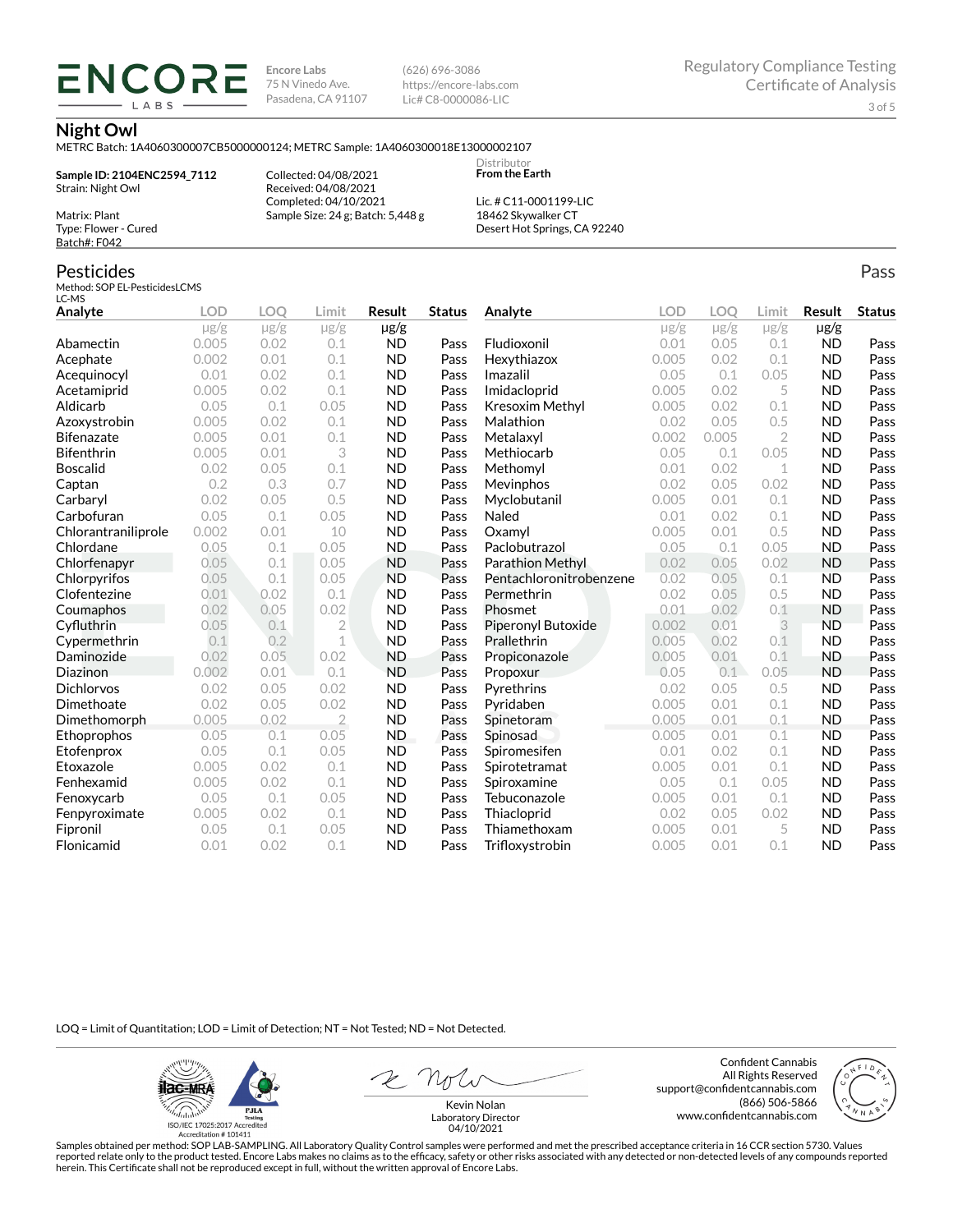**ENCORE** LABS

**Encore Labs** 75 N Vinedo Ave. Pasadena, CA 91107

(626) 696-3086 https://encore-labs.com Lic# C8-0000086-LIC

## **Night Owl**

METRC Batch: 1A4060300007CB5000000124; METRC Sample: 1A4060300018E13000002107

|                                        |                                               |                                      |        | $\overline{\phantom{a}}$ |               |
|----------------------------------------|-----------------------------------------------|--------------------------------------|--------|--------------------------|---------------|
| Analyte                                | <b>LOD</b>                                    | LOO                                  | Limit. | Result                   | <b>Status</b> |
| Method: SOP EL-PesticidesLCMS<br>LC-MS |                                               |                                      |        |                          |               |
| <b>Mycotoxins</b>                      |                                               |                                      |        |                          | Pass          |
| Batch#: F042                           |                                               |                                      |        |                          |               |
| Type: Flower - Cured                   |                                               | Desert Hot Springs, CA 92240         |        |                          |               |
| Strain: Night Owl<br>Matrix: Plant     | Sample Size: 24 g; Batch: 5,448 g             | 18462 Skywalker CT                   |        |                          |               |
|                                        | Received: 04/08/2021<br>Completed: 04/10/2021 | Lic. # C11-0001199-LIC               |        |                          |               |
| Sample ID: 2104ENC2594 7112            | Collected: 04/08/2021                         | Distributor<br><b>From the Earth</b> |        |                          |               |

| µg/kg                                   | $\mu$ g/kg | µg/kg | µg/kg     |               |
|-----------------------------------------|------------|-------|-----------|---------------|
|                                         |            |       | <b>ND</b> | Tested        |
|                                         |            |       | <b>ND</b> | <b>Tested</b> |
|                                         |            |       | <b>ND</b> | <b>Tested</b> |
|                                         |            |       | <b>ND</b> | Tested        |
|                                         |            | 20    | <b>ND</b> | Pass          |
|                                         |            | 20    | <b>ND</b> | Pass          |
| Ochratoxin A<br><b>Total Aflatoxins</b> |            |       |           |               |



Date Tested: 04/08/2021 LOQ = Limit of Quantitation; LOD = Limit of Detection; NT = Not Tested; ND = Not Detected.



 $R$  Mr

Confident Cannabis All Rights Reserved support@confidentcannabis.com (866) 506-5866 www.confidentcannabis.com



Kevin Nolan Laboratory Director 04/10/2021